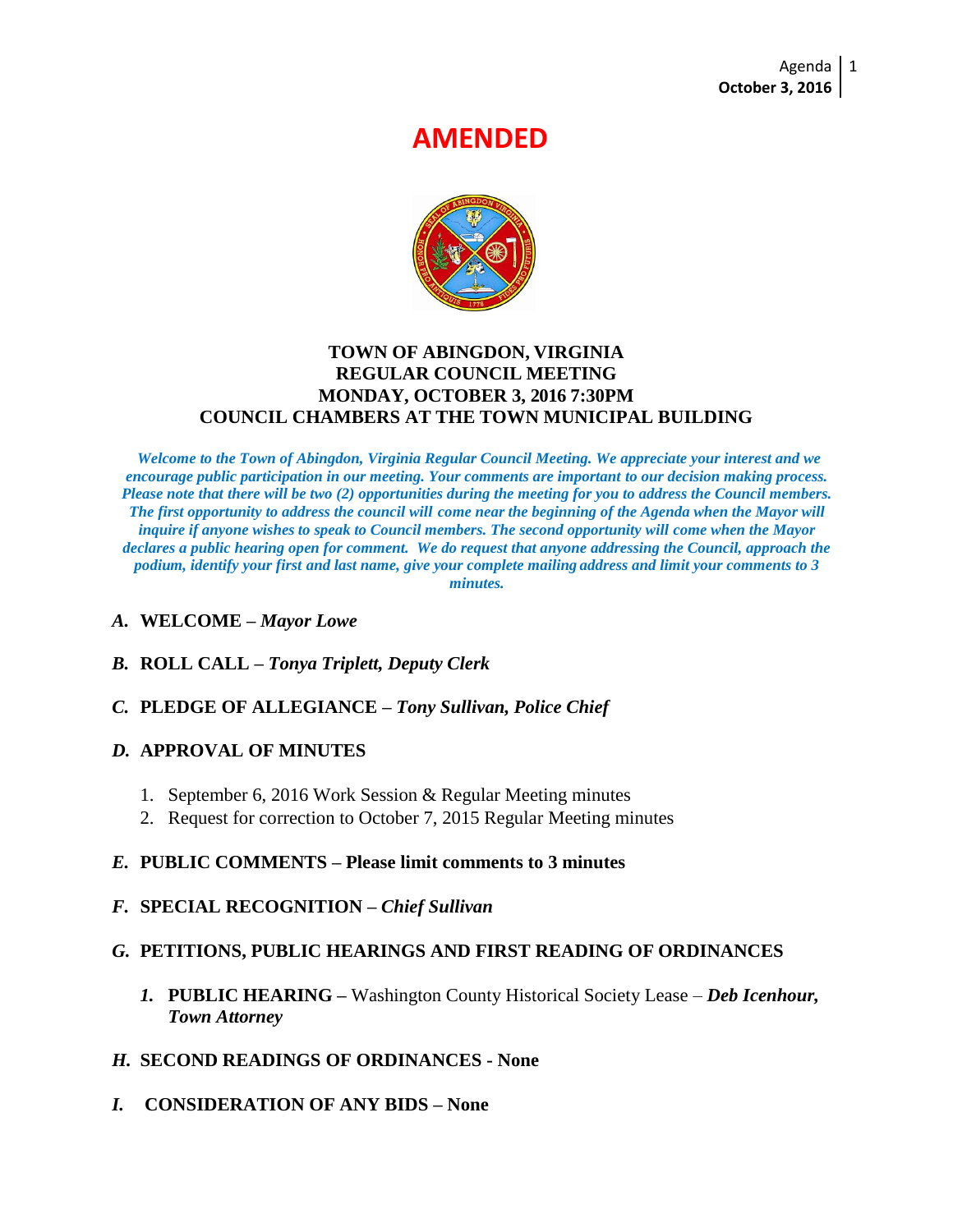#### *J.* **RESOLUTIONS- None**

# *K.* **REPORTS FROM THE TOWN MANAGER AND ASSISTANT TOWN MANAGER**

- 1. Consideration of proposed final plat subdivision at 1103 Empire Dr.- *Matthew Johnson, Director of Planning*
- 2. Request for Final Plat: Marathon Realty Crop., PO BOX 1158, Abingdon, VA 24212; Stephen Spangler, representative, PO BOX 1158, Abingdon, VA 24212. Proposed 10 lot subdivision, near 440 Green Spring Rd, zoned B-2 (General Business), including portions of Tax Map Nos. 021-1-5B, 021-1-5, 105-A-39 – *Matthew Johnson, Director of Planning*

#### *L.* **OLD BUSINESS - None**

## *M.* **MATTERS NOT ADDRESSED AT WORK SESSION MEETING**

#### *N.* **APPOINTMENTS TO BOARDS AND COMMITTEES**

 $\triangleright$  Reappointment of Al Bradley to the Sinking Spring Cemetery Committee, who is eligible and willing to serve another term.

## *O.* **COUNCIL MEMBER REPORTS**

#### *P.* **ANNOUNCEMENTS**

- October 5 Soft Skills Training Noon Knowledge series. VHSBI
- October  $6$  first Thursday
- October 6 Coin Ceremony to recognize local law enforcement members 7:00pm VHCC, Nurses Education Bldg, Room 120. Hosted by VFW Post 1994 To recognize heroic actions of 3 local law enforcement members on the night of September 9th, 2016 who were instrumental in the rescue of four people and four dogs from their burning home.
- October 7- First Friday Fish Fry at Heartwood.5-9pm
- October 8 Words of Excitement, Storytelling program. Abingdon High School Auditorium 10:30am-12:30pm
- October 8-11- VML Annual Conference
- October 10 Columbus Day, Town Offices Closed
- October 12 Converting Your Business to the Cloud Noon Knowledge series. VHSBI
- October 18 United Way of SWVA Leadership Summit, SWHEC 8:30am-4pm
- October 19 How to lead a Happy Team Noon Knowledge series, VHSBI
- October 22 Trolls- Trunks, Treats and Dance-A-Thon at the Coomes Recreation Center 1-3pm
- October 22- American Chestnut Celebration